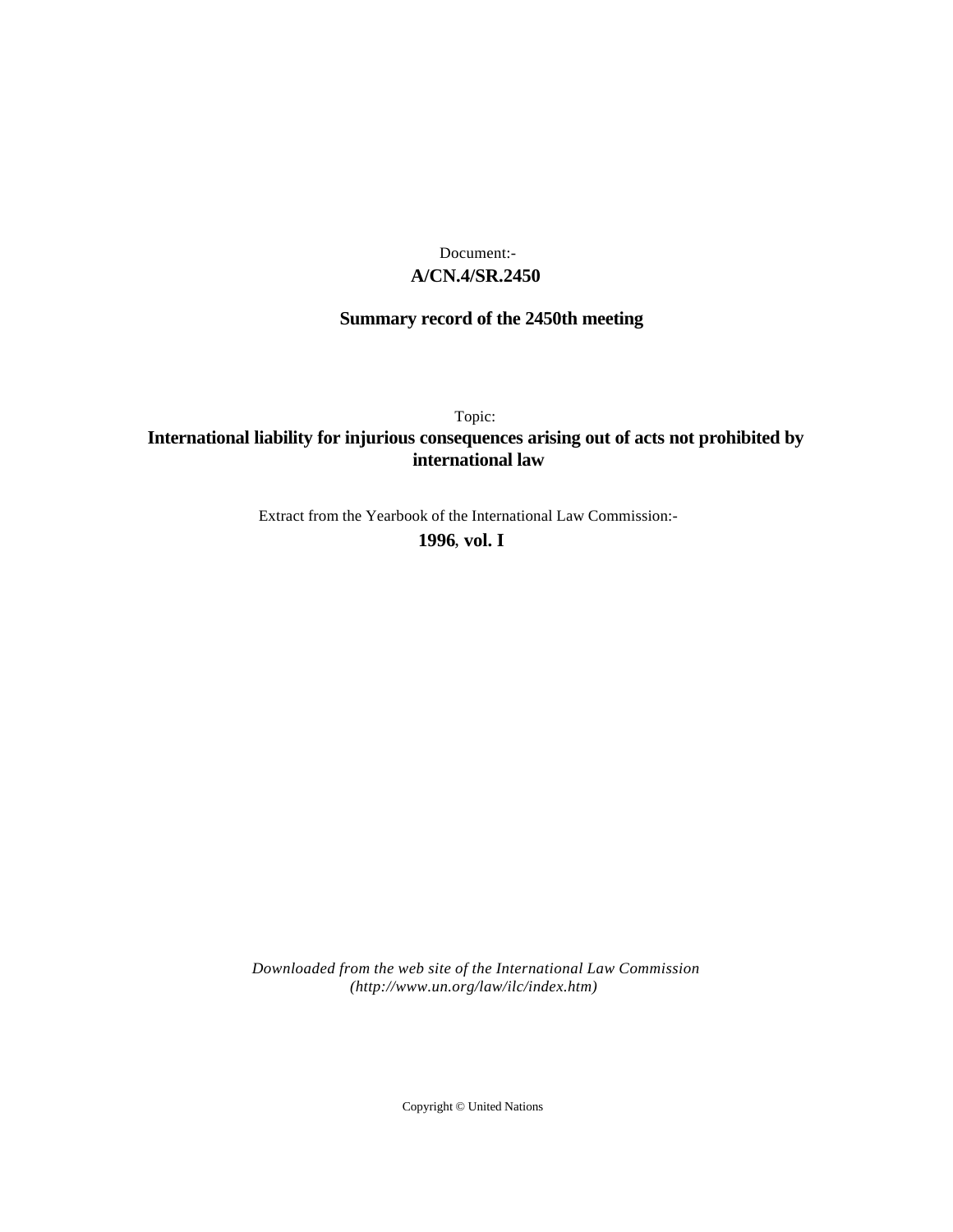64. In respect of all the other crimes included in the draft Code, the Commission had sought the views and comments of Governments. There was clearly no time to do likewise with the present proposal, yet it was essential to ascertain the level of acceptance by Governments of the Commission's work *de lege ferenda,* since the absence of such acceptance would undermine the success of the Code as a whole.

65. In view of those considerations, he was regretfully compelled to say that he could not accept the proposal in principle, although he would be prepared to go along with a decision to refer it to the Drafting Committee or a working group. Should Mr. Rosenstock's proposal be accepted, he wished to give notice of his intention to make a formal proposal of his own for the reintroduction into the draft of the crimes of international terrorism and international drug trafficking.

66. Mr. MIKULKA said all members of the Commission were agreed that Mr. Rosenstock's proposal was motivated by a commendable wish to make sure that attacks against United Nations and associated personnel were ranked among the most serious of international crimes. Some doubts arose, however, as to whether that could be done within the framework of the exercise on which the Commission was at present engaged. To begin with, it was difficult to see why crimes against ICRC or regional organizations should not also be covered by the proposed provision. He understood and respected the reasons why ICRC did not want to be mentioned in the provision, but could not see why the personnel of regional organizations, who often stood shoulder to shoulder with United Nations personnel in the course of the same operations, should not be afforded the same protection. That problem, however, was essentially a technical one and could perhaps be resolved by adopting a more general formulation.

67. The objection raised by the Special Rapporteur was of a more fundamental nature. The Commission had decided to reduce the scope of the draft Code to a hard core of "crimes of crimes". The decision had been taken in the interests of achieving consensus, and members should now consider the potential threat to acceptance of the draft Code as a whole if the decision was reversed. The draft as it stood was, in essence, an exercise in the codification of existing international law, with, it was true, some undeniable elements of progressive development of the law. The addition of a completely new category of offences would place the whole exercise squarely in the area of progressive development of international law and would make it extremely difficult to defend the principle of a restrictive list which the Commission had arrived at with so much effort.

68. Lastly, he would be sympathetic to the adoption of a resolution recognizing attacks against United Nations personnel as a serious international crime, but seriously doubted the wisdom of including that crime among those covered by the draft Code.

69. Mr. AL-BAHARNA said that, provisionally, he had no reservations in connection with the proposal to include such an article in the draft Code. He had always favoured the incorporation of a wider range of crimes in the Code, but had decided to join the consensus reached

in the Commission at an advanced stage of the drafting process to the effect that the Code should cover only the most serious and heinous crimes. He thus had no objection of principle to the adoption of Mr. Rosenstock's proposal, taking due account of the observations made by the Chairman of the Drafting Committee, Mr. Crawford, Mr. Yamada and other members. On the question of procedure, he agreed with the Special Rapporteur that the proposed draft stood in need of improvement and should be referred to a working group. It was regrettable that the proposal had not been submitted at an earlier stage, possibly even at the previous session. Lastly, he supported Mr. Arangio-Ruiz's proposal to replace the word "violent", in paragraph 1 *(b),* by the word "serious"; the attacks referred to in paragraph 1 *(b)* should not be treated in the same way as those referred to in paragraph 1 *(a)* for purposes of punishment unless they resulted in death or serious injury.

70. The CHAIRMAN invited members to decide whether, in principle, they wished the proposal to be referred to a small working group.

71. Mr. PAMBOU-TCHIVOUNDA said that a new proposal submitted just as the Commission was about to conclude its work on the draft Code ought not to be discussed.

72. Following a brief exchange of views in which Messrs. CRAWFORD, Sreenivasa RAO, ROSEN-STOCK, and VARGAS CARREÑO took part, the CHAIRMAN said he would take it that the Commission agreed to establish a small working group, consisting of Mr. Thiam (Special Rapporteur), Mr. Al-Baharna, Mr. Crawford, Mr. Lukashuk, Mr. Rosenstock, Mr. Vargas Carrefio and Mr. Yamada, which would report back on 3 July 1996.

*It was so agreed.*

*The meeting rose at 1.10p.m.*

**2450th MEETING**

*Friday, 28 June 1996, at 10.10 a.m.*

*Chairman:* Mr. Ahmed MAHIOU

*Present:* Mr. Al-Baharna, Mr. Arangio-Ruiz, Mr. Barboza, Mr. Bennouna, Mr. Bowett, Mr. Calero Rodrigues, Mr. de Saram, Mr. Fomba, Mr. Giiney, Mr. He, Mr. Jacovides, Mr. Kabatsi, Mr. Kusuma-Atmadja, Mr. Lukashuk, Mr. Mikulka, Mr. Pambou-Tchivounda, Mr. Sreenivasa Rao, Mr. Robinson, Mr. Rosenstock, Mr. Thiam, Mr. Tomuschat, Mr. Vargas Carrefio, Mr. Villagrán Kramer, Mr. Yamada, Mr. Yankov.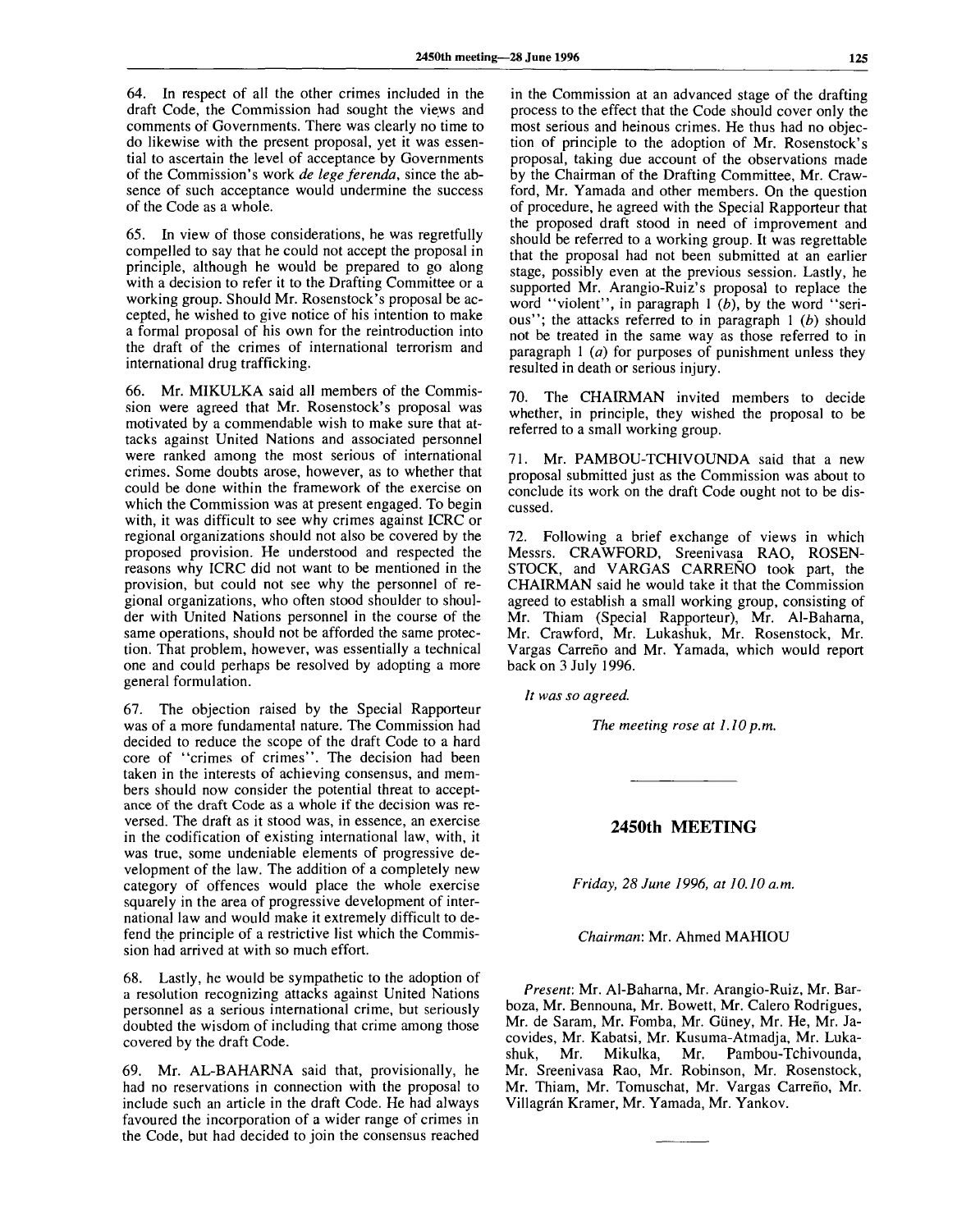### **International liability for injurious consequences arising out of acts not prohibited by international law (A/CN.4/472/Add.l, sect. D, A/CN.4/475 and Add.1,<sup>1</sup> A/CN.4/L.533 and Add.l)**

### [Agenda item 4]

#### TWELFTH REPORT OF THE SPECIAL RAPPORTEUR

#### 1. The CHAIRMAN invited the Special Rapporteur to introduce his twelfth report (A/CN.4/475 and Add.l).

2. Mr. BARBOZA (Special Rapporteur) said that the first part of the twelfth report was devoted to an aspect of prevention on which the Commission had not yet taken a decision. He reminded the members that, given the Commission's reluctance to accept the idea of prevention *ex post*—meaning the measures to be adopted after an incident had occurred—he had endeavoured in his tenth report<sup>2</sup> to explain as clearly as possible why he considered that that kind of prevention existed in international practice.

3. He invited the members of the Commission to refer in particular to chapter I, sections A and B, of the tenth report, and also to section C, which was essential in that regard, and contained comments on the two texts proposed in section D. The first of those texts, which would be inserted as paragraph (e) of article 2 (Use of terms).<sup>3</sup> defined what was meant by the expression "response measures", which were nothing other than measures for prevention *ex post.* He had proceeded in that manner to avoid an impasse should the Commission continue to oppose the use of the term "prevention" for *ex post* measures. It should be noted, however, that calling them "response measures" would mean using a term that "differs from the term used in all the relevant conventions", namely, "preventive measures", and that would pose serious problems. At the same time, he had the impression that the Commission was receptive to the arguments put forward and that it currently accepted the idea of prevention *ex post.* If so, he would suggest that the Commission should consider the text at its current session and agree on a formulation that covered measures to prevent incidents and also measures to prevent further harm once an incident had occurred. In that way, the Commission would bring its terminology into line with that used in all existing conventions on the subject, under which the term "prevention" covered all measures taken after the incident had occurred to prevent the harm from developing to its full potential. In the case of the Basel incident, for instance, when the Rhine had been polluted by a large quantity of chemical substances, all the measures taken to prevent the pollution from reaching certain parts of Germany, France and the Netherlands could be described as measures of prevention. With the adoption of that terminology in mind, he was proposing two texts which appeared in paragraph 4 of the twelfth report.

4. Section B of the introduction of the twelfth report dealt with principles or, rather, with one principle which the Drafting Committee had not yet examined, namely, the so-called principle of non-discrimination, which was very useful and had been accepted in other contexts and, in particular, in that of watercourses. The Commission might wish to invite the Drafting Committee to consider that point and take a decision.

5. Chapter I of the twelfth report dealt with liability. As members would remember, they still had to consider two complete reports: the tenth report, which proposed a liability regime for transboundary harm, and the eleventh report, $4$  which dealt with harm to the environment. The Commission had heard the preliminary views of certain members on both reports, but had decided to use the time it would have spent considering them in plenary to enable the Drafting Committee to examine some of the articles on the subject appearing on its agenda. The Drafting Committee had ultimately adopted those articles and so had virtually finished the chapters on prevention and on principles.

6. The time had therefore come for the Commission to get down to the crux of the matter, namely, liability, which was no easy task. The Commission had decided that

the topic should be understood as comprising both issues of prevention and of remedial measures. However, prevention should be considered first: only after having completed its work on that first part of the topic would the Commission proceed to the question of remedial measures. Remedial measures in this context may include those designed for mitigation of harm, restoration of what was harmed and compensation for harm caused.'

7. Against that background, he suggested that the Commission should determine the main features of the regime it wished to apply to liability for acts not prohibited by international law. He had included in his twelfth report the three basic proposals in that connection, which were, respectively, the schematic outline proposed by the Special Rapporteur, Mr. Robert Q. Quentin-Baxter, in the annex to his fourth report and the regimes proposed by himself in his sixth<sup>7</sup> and his tenth reports. He proposed, that at the current session, the Commission should simply look at the main points of those liability regimes. To that end, he had indicated in his twelfth report the articles and paragraphs of the relevant reports which contained essential information. The Commission could therefore focus, in particular, on consideration of the annex to the fourth report of the Special Rapporteur, Mr. Quentin-Baxter; on chapters IV and V of his sixth report and, in particular, on articles 21, 23 and 28 to 31, which defined the proposed regime; and on the whole of chapter II and of sections A, B and C of chapter III of his tenth report.

The liability regime set forth in the schematic outline was a rough sketch, but the Commission would find in it the information it needed to take a decision or

<sup>1</sup> Reproduced in *Yearbook* . . . 7996, vol. II (Part One).

<sup>2</sup>  *Yearbook . . . 1994,* vol. II (Part One), document A/CN.4/459.

 $3$  For the text of the draft articles provisionally adopted so far by the Commission, see *Yearbook. . . 1995,* vol. II (Part Two), chap. V, sect. C.I, pp. 89-91.

<sup>4</sup>  *Yearbook . . . 1995,* vol. II (Part One), document A/CN.4/468.

<sup>5</sup>  *Yearbook . . . 1992,* vol. II (Part Two), p. 51, para. 345.

<sup>6</sup>  *Yearbook. .. 1983,* vol. II (Part One), p. 201, document A/CN.4/373.

*<sup>1</sup> Yearbook... 1990,* vol. II (Part One), p. 83, document A/CN.4/428 and Add.l.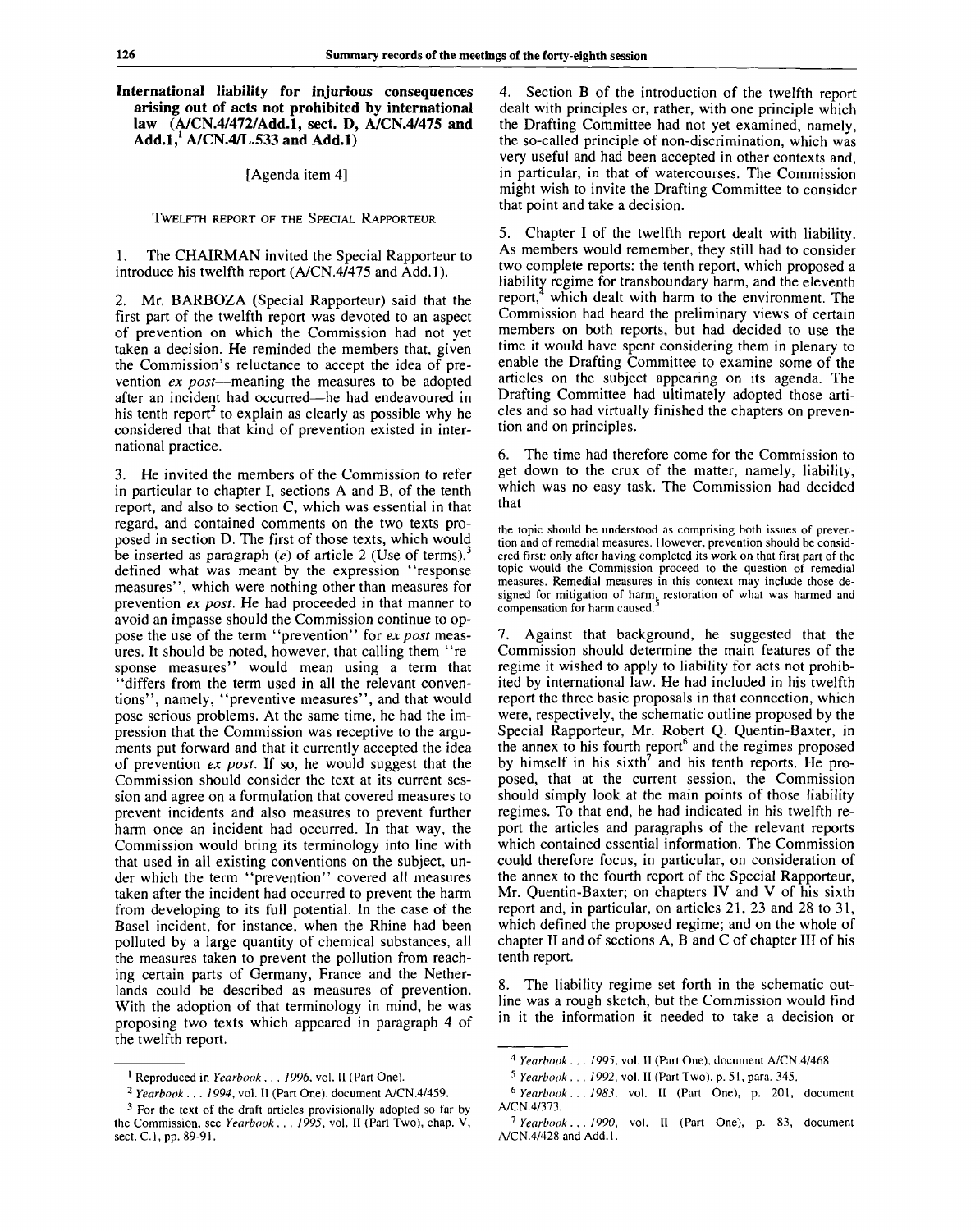develop that sketch further, if it so desired. The regime applied to activities carried out in the territory or under the control of one State which gave or might give rise to loss or injury to persons or things within the territory or the control of another State. In other words, the activities covered by article 1 (Scope of the present articles), provisionally adopted on first reading, would be covered by the provisions of the outline.

9. It should be noted that, under the schematic outline, a breach of the obligations of prevention did not give any right of action to the affected State, in other words, there was no responsibility for a wrongful act. That was an important and indeed classical aspect of the matter, since he knew of no convention on liability for risk under which such liability had to coexist with responsibility for wrongful acts.

10. So far as liability for risk was concerned, where transboundary harm occurred and there was no prior agreement between the States concerned regarding their rights and obligations, those rights and obligations were determined in accordance with the schematic outline, which established that there was an obligation to negotiate in good faith. There must be some form of reparation, by virtue, in particular, of the principle set forth in the schematic outline whereby the innocent victim should not be left to bear his loss or injury. Section 4, paragraph 2, of the schematic outline established in that the acting State, namely, the State of origin, should make reparation to the affected State, the amount of such reparation being determined by a number of factors, including, in particular, the "shared expectations" of the States concerned. The principles spelled out in section 5 and the factors outlined in section 6, some of which had been incorporated in article 20 (Factors involved in an equitable balance of interests), provisionally adopted on first reading. The criterion of "shared expectations" had not found much favour with the Commission, which, however, had received the schematic outline fairly well at the time.

11. To sum up, the schematic outline contained the following general ideas: first, recommendations to States on the prevention of incidents resulting from activities which give or may give rise to transboundary harm; and, secondly, no fault *(sine dellcto)* State liability for transboundary harm caused by dangerous activities because the acts were not prohibited by international law and in any event the liability could be attenuated. Although in principle the innocent victim should not bear the injury, the nature and amount of the reparation must be negotiated in good faith between the parties, taking into consideration a series of factors that could justify a reduction in the amount.

12. The regime proposed in his sixth report constituted an almost complete draft on the topic. In the field of prevention, it followed the general ideas contained in the schematic outline and, in particular, there was no responsibility for a wrongful act. Article 18 (Failure to comply with the foregoing obligation), as proposed in the sixth report, stripped the obligations of prevention of their "hard" nature, since it did not give the affected State the right to institute proceedings.

13. With regard to liability, the sixth report followed the schematic outline in part, but also offered a new option. In other words, there was no fault *(sine delicto)* State liability for transboundary harm, but, once again, it translated into a simple obligation to negotiate the determination of the legal consequences of the harm with the affected State. The States concerned must take into account the fact that the harm should in principle be compensated in full, even though, under article 23 (Reduction of compensation payable by the State of origin), the State of origin could, in certain cases, seek a reduction of the compensation payable by it. That applied, for example, if the State of origin took precautionary measures solely for the purpose of preventing transboundary harm. Thus far, the draft articles did not depart from the general lines of the schematic outline. But, at that time, he could not have failed to see that there was an undeniable trend in international practice towards introducing civil liability for transboundary harm in conventions on specific activities and he had therefore felt bound to present that possibility to the Commission. For that reason, in addition to State responsibility which was exercised through diplomatic channels, the draft articles provided for the so-called domestic channel or, in other words, for a remedy for victims through the domestic courts of law either of the State of origin or of the affected State, according to which one was competent. As explained in paragraphs 62 and 63 of the sixth report, the aim was simply to establish a minimum regulation for the domestic channel.

14. To summarize, the general thrust of the regime proposed in the sixth report consisted, first, of recommendations to States on the prevention of incidents and, above all, of drawing up a legal regime between States to govern the activity in question and, secondly, State liability for transboundary harm caused by dangerous activities. That liability was no fault *(sine delicto)* liability, since the activities giving rise to it were not prohibited by international law. There was however provision for attenuation of liability: although in principle an innocent victim should not have to bear the injury caused, the nature and amount of reparation must be negotiated in good faith between the parties, taking into consideration a series of factors which might result in a reduction of the amount. Thirdly, in addition to the diplomatic channel where one State dealt with another, provision was made for a domestic channel available to individuals, private entities and the affected State. Once a channel had been selected for a specific claim, another channel could not be used for the same claim. With respect to the character of the liability, he had provided that it should be established according to the domestic law of the State of the court having jurisdiction.

15. Since the consideration of those two initial attempts had not led to any firm conclusions, he had had to envisage the possibility, in his tenth report, of proposing a substantially different regime to the Commission. It should be recalled that the Commission had categorically rejected the suggestion that obligations of prevention should be "soft" and that, consequently, any violation of such obligations gave rise to State liability for a wrongful act. That made the articles proposed in the tenth report extremely unusual and created many difficulties, since State liability for a violation of its obliga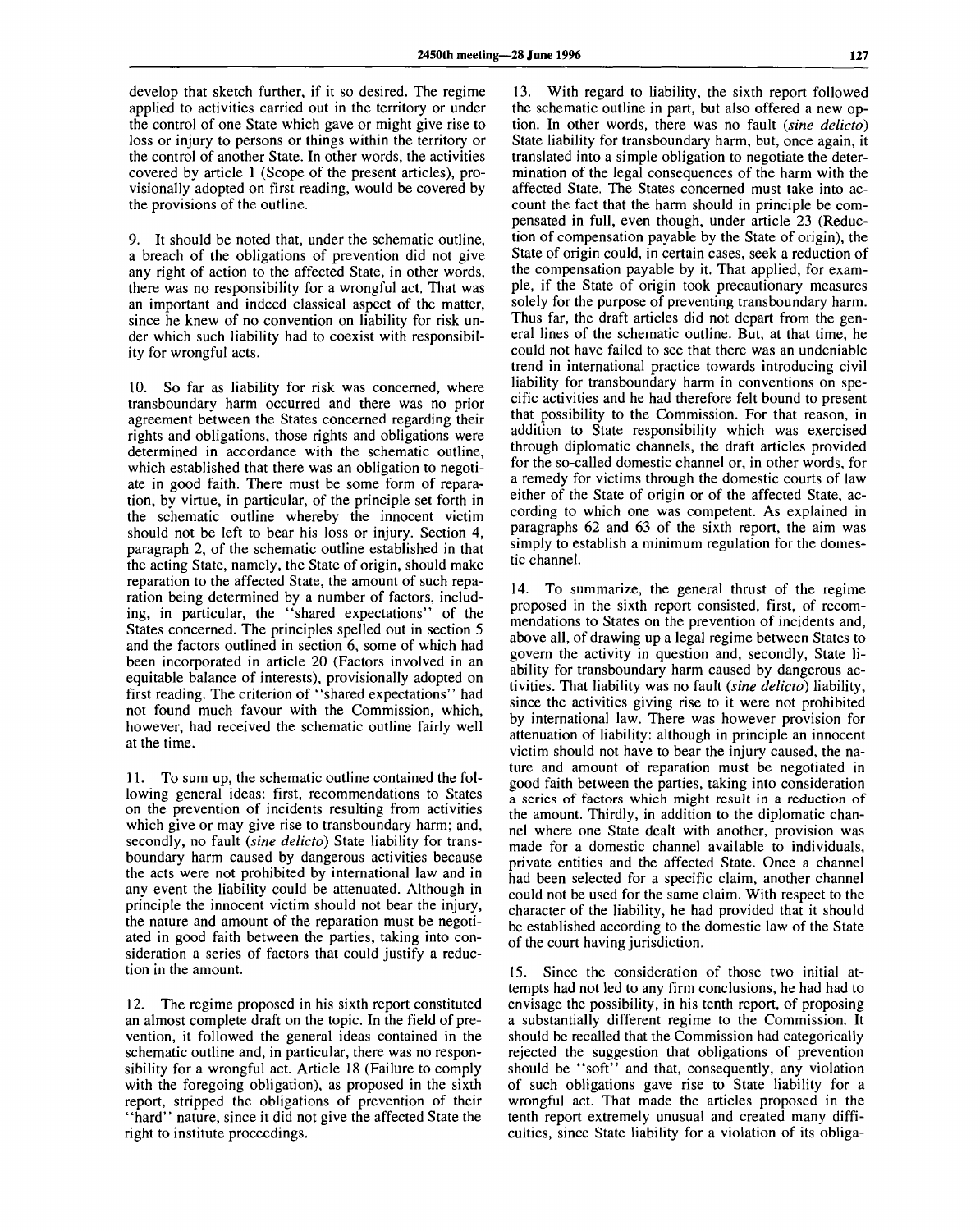tions in respect of prevention must necessarily coexist with liability *sine delicto* for payment of compensation for injury caused. In the tenth report, the liability of a State arising from an act or an omission, as in the case of failure to exercise due diligence in fulfilling its obligations of prevention—in itself, a wrongful act, whether or not it gave rise to any consequences or damage—was distinct from the regime of compensation where actual damage had occurred. A State was thus liable for its own acts or omissions if it had not ensured that all due precautions had been taken in the conduct of the activity, for example, if it had failed to require a risk assessment study or to adopt relevant legislation or had adopted such legislation and had failed to apply it, regardless of whether an incident had or had not occurred. That was a very important aspect. The most likely consequence was the cessation of the wrongful act, or, in other words, the cessation of the breach of due diligence obligations of prevention.

16. However, if an incident did occur and transboundary damage was caused, there should be liability *sine delicto* of the operator of the activity because that was the regime that existed throughout the world, in domestic law and in all the conventions relating to liability for risk, with one single exception, the Convention on International Liability for Damage Caused by Space Objects. In order for a hazardous activity to develop normally, related costs such as payment of compensation should be taken into account  $\cdot$  internally", should be subject to a system of compulsory insurance and should ultimately give rise to the establishment of a fund to ensure payment of fair compensation to the victims. Otherwise, the hazardous activity would have to be financed by the victims.

17. If the Commission were to limit itself in the draft text to awarding compensation only in cases of damage resulting from a wrongful act by a State, the victim of the damage would not only have to prove that the State had not fulfilled its obligations, but would also have to demonstrate the causal relationship between the act of the State and the damage, which was known as indirect causality. It was clear that, if the Commission adopted the solution of State liability for wrongful acts, the damage caused in cases where the State or the operator had fulfilled their obligations of due diligence would go uncompensated. The same would be true of damage caused in the vast majority of cases by activities such as those referred to in article 1 as adopted on first reading, namely, hazardous activities. Moreover, the injurious consequences of an act not prohibited by international law would not even be considered at all in the framework of a topic entitled "international liability for injurious consequences arising out of acts not prohibited by international law".

18. Thus, the regime proposed in the tenth report was not completely unsatisfactory in view of the difficulty of harmonizing obligations of prevention, which gave rise to the liability of the State for a wrongful act, with the liability of the operator, which was the rule for the hazardous activities dealt with in article 1. The system could be summarized in the following way: obligations to prevent incidents were the responsibility of the State and the State was liable for failure to comply with such obligations; the liability in such a case was for a wrongful act, with the characteristics and consequences provided for in international law; and payment of compensation for transboundary harm was the responsibility of the operator; in that case, liability was *sine delicto.*

19. In his twelfth report, he was proposing three alternatives to the Commission. It might be a good idea to set up a working group, whose members should be sufficiently representative of the various trends in the Commission with regard to the topic, to examine those alternatives or any others which might arise from their consideration and to propose guidelines to the Commission on that very important aspect of the topic.

20. In his view, such a working group, and the Commission itself, must take account of three important considerations. First, activities falling within the scope of the articles would most likely be identified by their inclusion in a list of activities or by the substances used to carry them out, thus making the scope sufficiently precise. Secondly, in the event that such hazardous activities gave rise to damage in the normal course of their operation, the corresponding liability in the majority of domestic law systems and in all but one international convention was that of the operator. Thirdly, it was necessary to build on what had already been agreed, namely, prevention. The Commission had agreed that the activities referred to in article 1—those with a low probability of causing disastrous harm and those with a high probability of causing significant harm—must be included in a special prevention regime in which certain preventive measures, such as prior authorization by the State, transboundary impact or risk assessment, notification and consultation, were compulsory. Hard obligations of prevention were a legal way to prevent an evil—in the present case, transboundary harm—from occurring. That evil arose not from a wrongful act, but from an act which was not prohibited by international law and which society would like to continue because it was a useful activity for society in general.

21. If damage occurred once those obligations of prevention had been adopted, was it logical to state that no reparation was due? Was there not a contradiction between the logic of prevention and the absence of reparation? In his view, if the Commission accepted the existence of obligations of prevention, it must accept that of an obligation to compensate for damage which should have been prevented, but had occurred. That was exactly the contradiction confronting the Commission when it had considered that article C (Liability and reparation), was a mere working hypothesis. That article, which had become article 8 in the twelfth report, read:

In accordance with the present articles, liability arises from significant transboundary harm caused by an activity referred to in article 1 and shall give rise to reparation.

Was it a wild conception to think that damage caused by a hazardous activity should be compensated, when that principle had been adopted by the vast majority of legal systems in the world? Should not a principle which was considered fair and equitable at the national level be acceptable in international relations? General international law was nevertheless not indifferent to damage. When damage resulted from a wrongful act, it was prohibited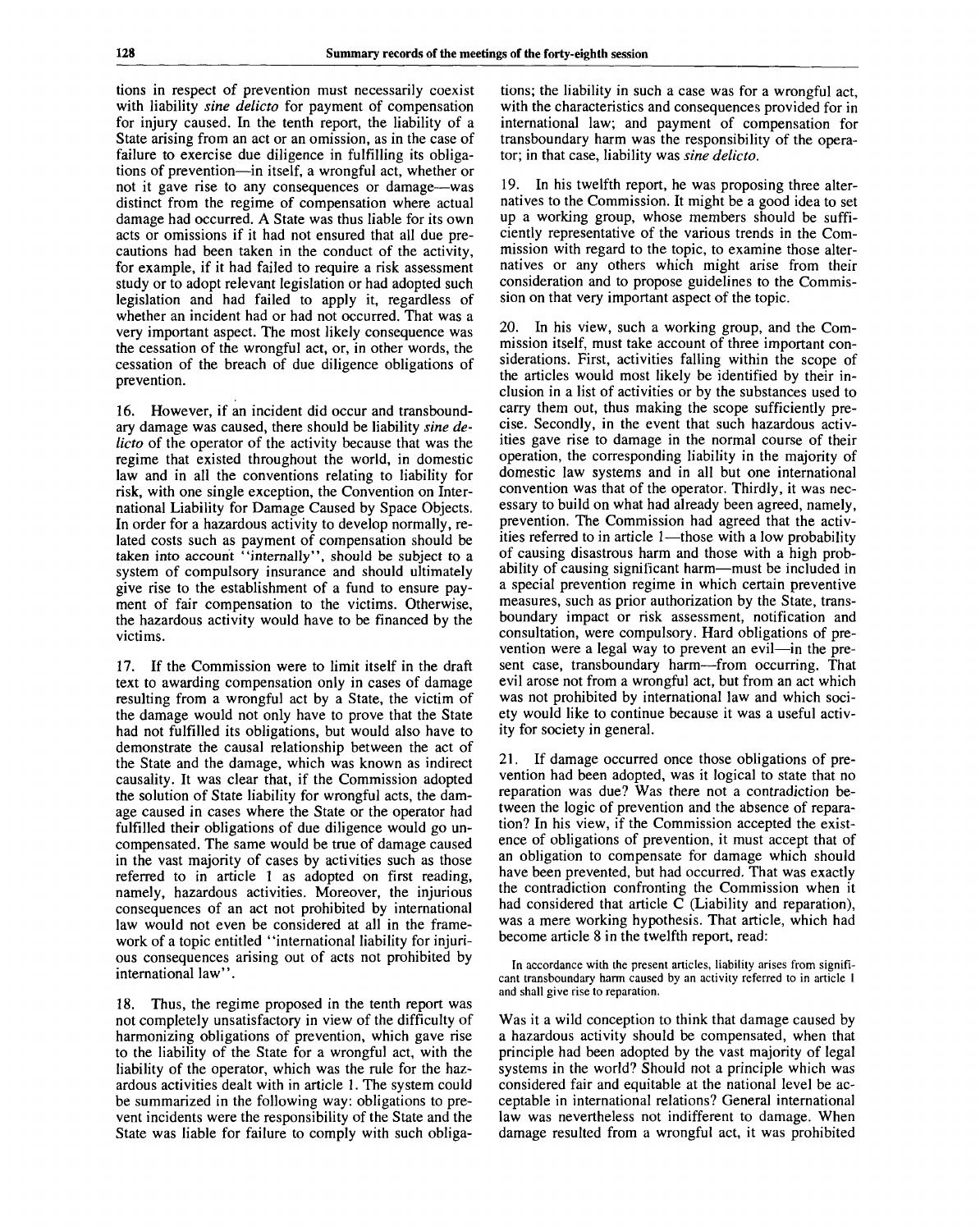and, in that connection, principle 21 of the Declaration of the United Nations Conference on the Human Environment (Stockholm Declaration),<sup>8</sup> the Trail Smelter case,<sup>9</sup> the *Corfu Channel* case,<sup>10</sup> and the *Lake Lanoux* case,<sup>11</sup>  *inter alia,* were relevant. When damage resulted from a hazardous activity, such as those referred to in article 1, it must be compensated. The cost of damage caused in one State by an activity carried out under the jurisdiction or control of another State must be accounted for "internally" and assumed by the one who would benefit the most from that activity. Otherwise, the victims would end up financing the operator in the country of origin and, in that case, the general principle of unjust enrichment would be applicable.

22. In view of certain clear trends in international practice, moreover, a certain amount of progressive development was not ruled out by the Commission's statute: conservatism had its limits.

23. The purpose of chapter II of the twelfth report was to organize the articles which had been approved thus far and those articles which were still on the Drafting Committee's agenda. Chapter II was self-explanatory.

24. The CHAIRMAN said that he endorsed the Special Rapporteur's proposal that a working group should be set up and requested, on the basis of the documents currently available and the Special Rapporteur's suggestions, to provide the Commission with guidance on how to continue its consideration of the topic.

25. Mr. Sreenivasa RAO said that, since the special problems of the developing countries had been brought up many times during the discussions on the topic at the Commission's earlier sessions and because the Special Rapporteur had said that he would look into that matter, he was surprised that the question had not been raised during the introduction to the twelfth report. He would like to know how the Special Rapporteur planned to deal with that issue.

26. It might also be asked what obligations of prevention or due diligence could be attributed to the operator over and above the State's obligation of prevention. As the draft articles currently stood, prevention was basically the responsibility of the State. However, if it was up to the State to determine, by administrative, legislative or other provisions, the rules applicable to the operators under its jurisdiction, the regime established under the draft articles might be applied differently in different countries, and that would result in an absence of uniformity in international rules of prevention at the operational level.

27. If the assumption was made that there must be reparation in the case of damage, a legal problem might arise as to the basis for the liability of the State if it had fulfilled its obligations of prevention, but damage had nevertheless occurred because the operator had not fulfilled his.

28. Mr. BENNOUNA said that, after listening to the Special Rapporteur's introduction to his twelfth report, he was confused about the point of the exercise. The Special Rapporteur had in fact mentioned several areas which were not part of the topic properly speaking. The violation of obligations of prevention, for example, came under State responsibility. The standardization of the internal law of States on the liability of operators was yet another area.

29. Furthermore, while it might be possible to agree with the Special Rapporteur that there must be reparation where damage had occurred it could be asked on what basis: the violation of obligations of due diligence or prevention, a uniform regime of domestic law on operator liability or liability sine delicto? The Special Rapporteur had, of course, referred to some particular regimes of liability established by conventions, but the context was that of general law.

30. If the question was simply one of requesting States to adopt measures of prevention and to negotiate with States which might be affected by hazardous activities carried out in their territory, was a treaty really necessary and might not a recommendation, by the General Assembly, for example, be enough?

31. The idea of prevention *ex post* was not very clear either because there was a contradiction between the prefix "pre" and the term *"expost".* It was difficult to see how that idea could be harmonized with another regime, that which governed the cessation of the wrongful act.

32. In his view, consideration had to be given to the overall structure of the topic and, in that regard, the Special Rapporteur should try to define the task of the working group, whose establishment he had proposed, or, at least, give it some guidelines.

33. Mr. LUKASHUK said that, while he endorsed the idea of setting up a working group, he wished to point out that, once the articles had entered into force, any violation of their provisions would be a wrongful act which would come within the scope of State responsibility.

34. Mr. PAMBOU-TCHIVOUNDA said that he was surprised by the difference between the Special Rapporteur's clear introduction to his twelfth report and the dryness of chapter II. In his view, the working group's first task should be to amend the content of chapter II in order to bring out more clearly the overall structure of the draft articles and the logical connections between, for example, the general provisions, the principles governing attribution, the principles relating to assessment or, in other words, the parameters to be taken into account in quantifying damage, and the system of reparation itself.

35. Mr. de SARAM said that the Special Rapporteur's statement on the question of liability was one of the most interesting ever made on that subject in the Commission.

<sup>8</sup>  *Report of the United Nations Conference on the Human Environment, Stockholm, 5-16 June 1972* (United Nations publication, Sales No. E.73.II.A.14 and corrigendum), part one, chap. I.

<sup>9</sup> United Nations, *Reports of International Arbitral Awards,* vol. Ill (Sales No. 1949.V.2), pp. 1905 et seq.

<sup>10</sup> Judgment of 9 April 1949, *l.C.J. Reports 1949,* p. 4.

<sup>&</sup>lt;sup>11</sup> Award of 16 November 1957, original French text in United Nations, *Reports of International Arbitral Awards,* vol. XII (Sales No. 63.V.3), p. 281; partial translations in *International Law Reports, 1957* (London), vol. 24 (1961), p. 101; and *Yearbook. . . 1974,* vol. II (Part Two), pp. 194 et seq., document A/5409, paras. 1055-1068.